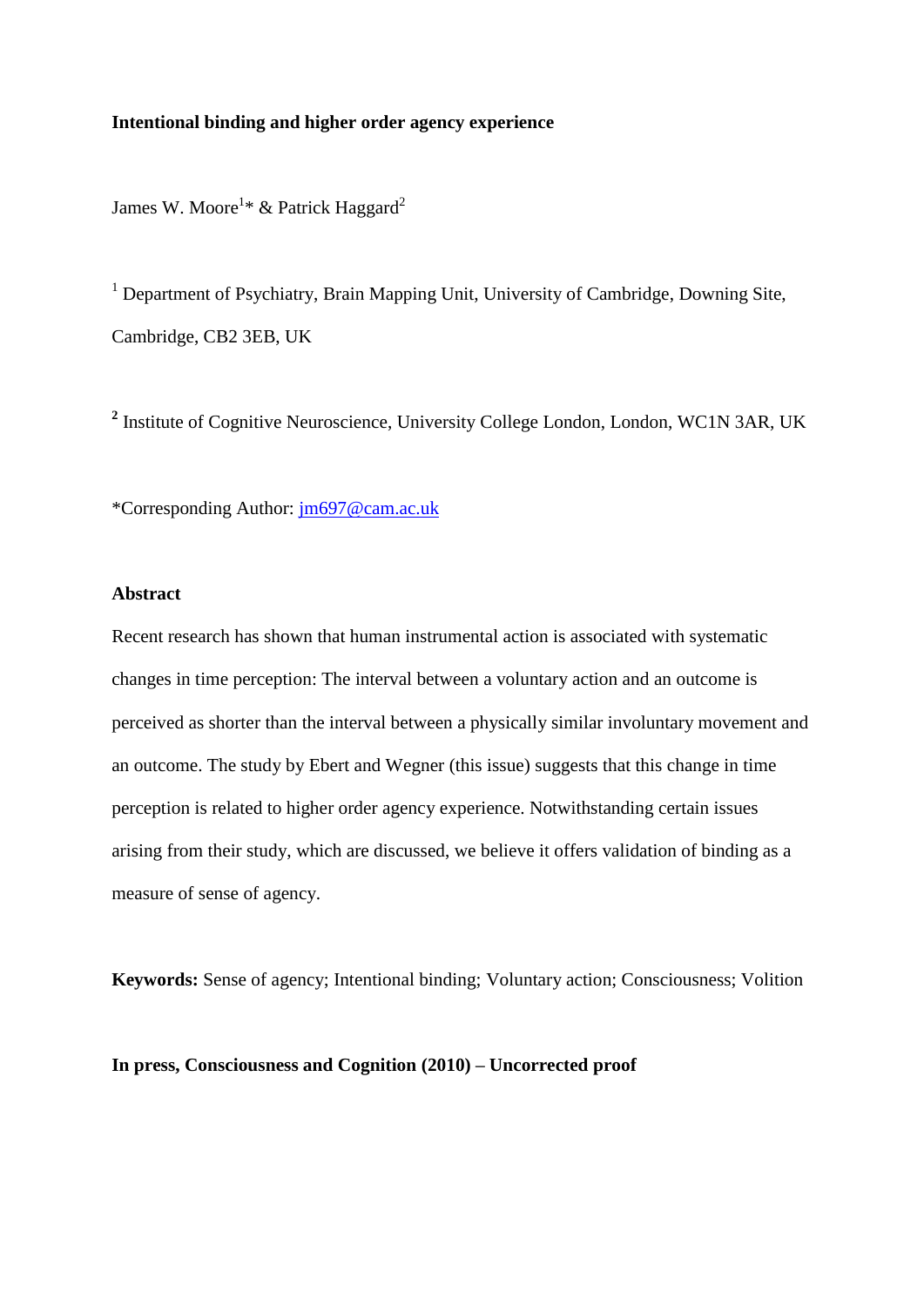## **Main text**

Recent research has shown that human instrumental action is associated with systematic changes in time perception: The interval between a voluntary action and an outcome is perceived as shorter than the interval between a physically similar involuntary movement and an outcome (Haggard, Clark, & Kalogeras, 2002; Engbert, Wohlschläger, & Haggard, 2008; Moore, Wegner, & Haggard, 2009). This has been referred to as 'intentional binding'. These modulations in time perception may be related to the feeling of controlling actions. For example, if binding shortens the perceived interval between action and effect, it may enhance the sense of agency, because temporal contiguity plays an important role in both causation (Hume, 1739) and sense of control (Wegner, 2002). However, the binding measure is indirect, and does not explicitly measure the sense of agency.

Ebert & Wegner's study (this issue) is, to our knowledge, the first attempt to link time perception to an explicit agency measure. In particular, they focus on the feeling of authorship, which they define as an actor 'perceiving his or her action as the cause of the subsequent event'. In two experiments they found that manipulating the consistency of the relation between a participant's action and its effect modulated both perceived interval length and explicit judgements of authorship. Interestingly, when the two measures were taken on each trial, there was a significant correlation between them. However, when timing judgements and authorship judgements were made in separate blocks of trials, there was no significant correlation.

Whilst we find the data reported by these authors very clear, and their conclusions interesting, we think their article draws attention to some important issues: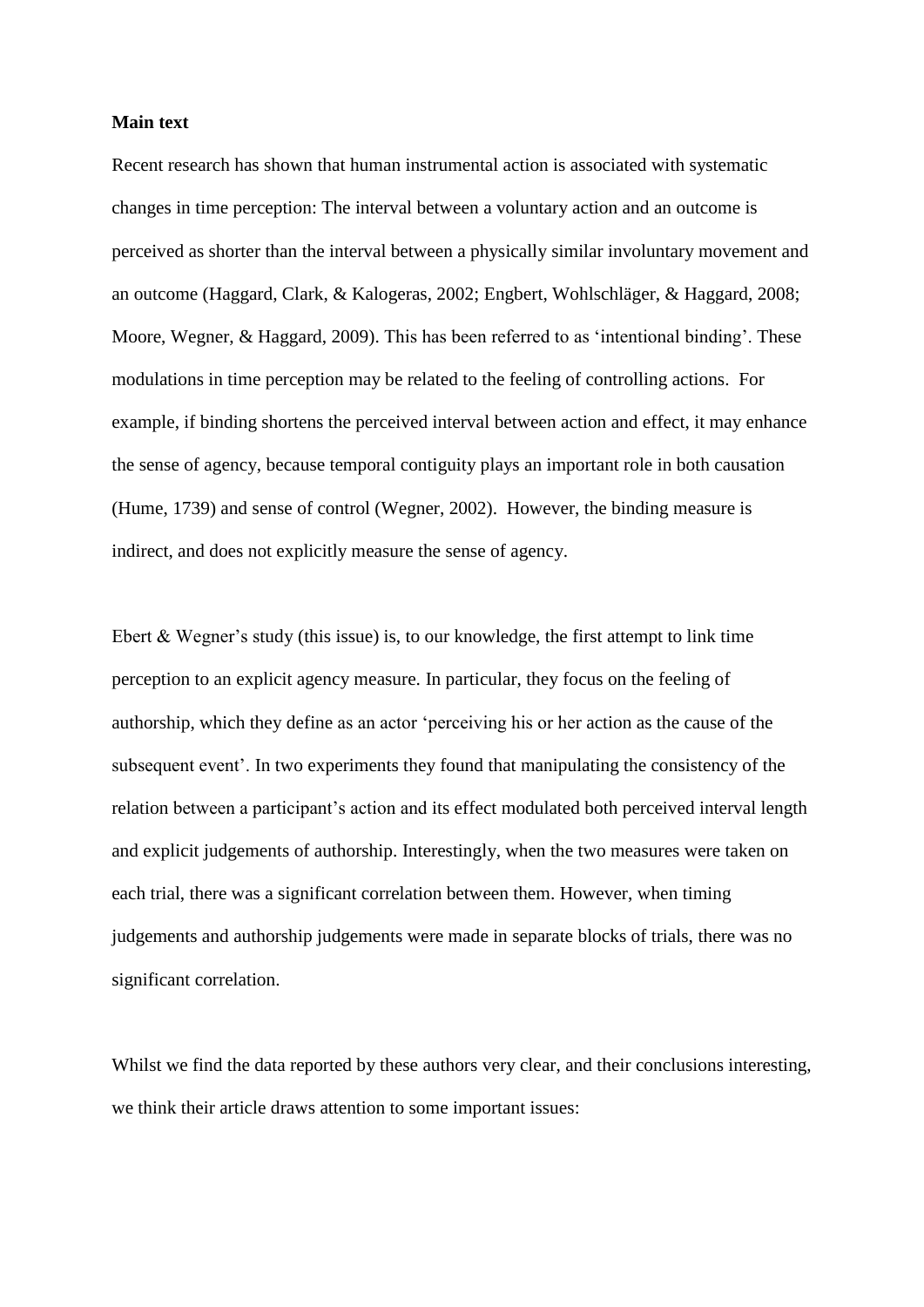- 1) It is unclear whether the effect of consistency is driven by predictive or retrospective processes. Both are likely to contribute to sense of agency (Moore & Haggard, 2008). The authors themselves suggest that prediction plays a role: 'the effect of consistency was driven by participants' prior expectations about how objects should react to pushing and pulling'. But they also suggest that the effects of consistency 'cannot be determined until after an event occurs', implying a role for retrospective influences. Consistency affects binding and agency judgements in similar ways, but does not clearly distinguish between the predictive and the retrospective processes underlying these judgements.
- 2) The causal relation between binding and authorship is unclear. Do people feel agency because they perceive actions and effects as closely linked in time, or do they have a contracted experience of action-effect interval because they feel they are in control? Alternatively, binding and authorship could both be independent effects of some other factor. In the experiments reported, the order of judgements was constant. Timing judgements were always performed first and explicit agency judgements second. This might promote the influence of intentional binding on self reports (but see point 3 below). To distinguish between these possibilities would require an interventional experimental design, in which an experimental factor independently manipulated either binding or explicit authorship, and the effects on the other measure were assessed.
- 3) Ebert and Wegner found that testing intentional binding and self-reports in separate blocks eliminated the correlation between measures. This finding recalls studies of human learning, in which implicit and explicit measures of learning may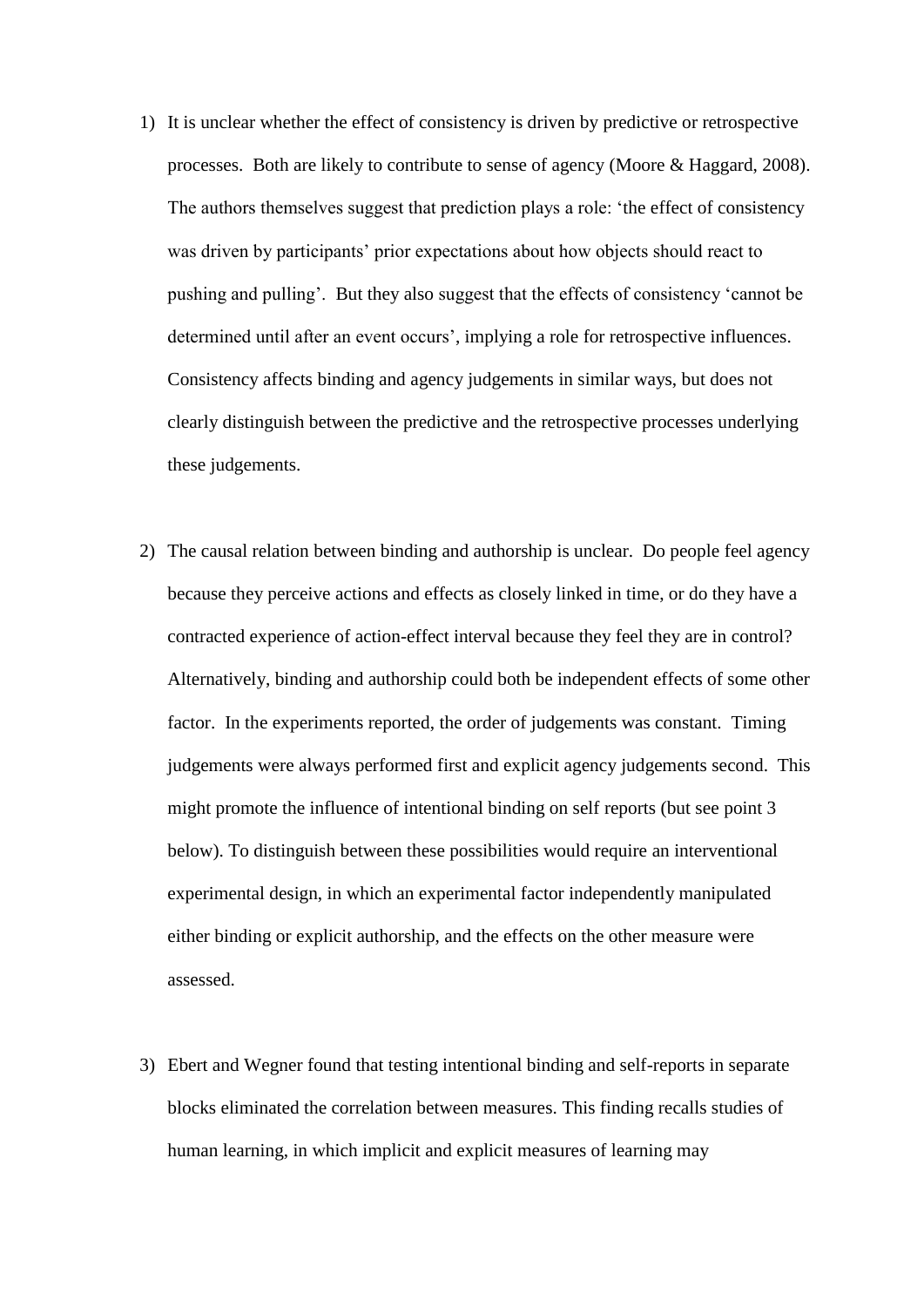'contaminate' each other when tested on the same trial (Perruchet, Cleeremans, & Destrebecqz, 2006). Interestingly, such studies show that this contamination is reduced when the two measures are obtained in separate blocks of trials.

The results of Ebert and Wegner's second experiment may therefore represent the effects of consistency on binding and self-reports more purely. The data in Experiment 2 show that consistency has a stronger effect on self-reports than binding. This would be expected as binding is known to occur for arbitrary consequences of action, such as tones (Haggard et al., 2002). However, when self-reports and binding measures were taken on each trial, as in Experiment 1 the effect of consistency on binding was stronger. This suggests that explicitly reporting the feeling of authorship on each trial may have increased the effects of consistency on binding. This suggests that explicit decisions about authorship may contribute to binding. Nevertheless, a more conclusive demonstration of this might come from independently varying some factor that influences the sense of authorship, and assessing effects on binding.

4) Ebert and Wegner show that binding is more sensitive to consistency at shorter delays, whereas authorship judgements showed no such effect of delay. This is what we would expect based on early studies on binding which showed that longer actionoutcome intervals were associated with reduced binding (Haggard et al., 2002). This work implied that the binding effect is restricted to sensorimotor timescales. However, more recent work by Buehner and Humphreys (2009) has shown binding for much longer intervals. For the moment, the temporal range in which binding operates remains unclear.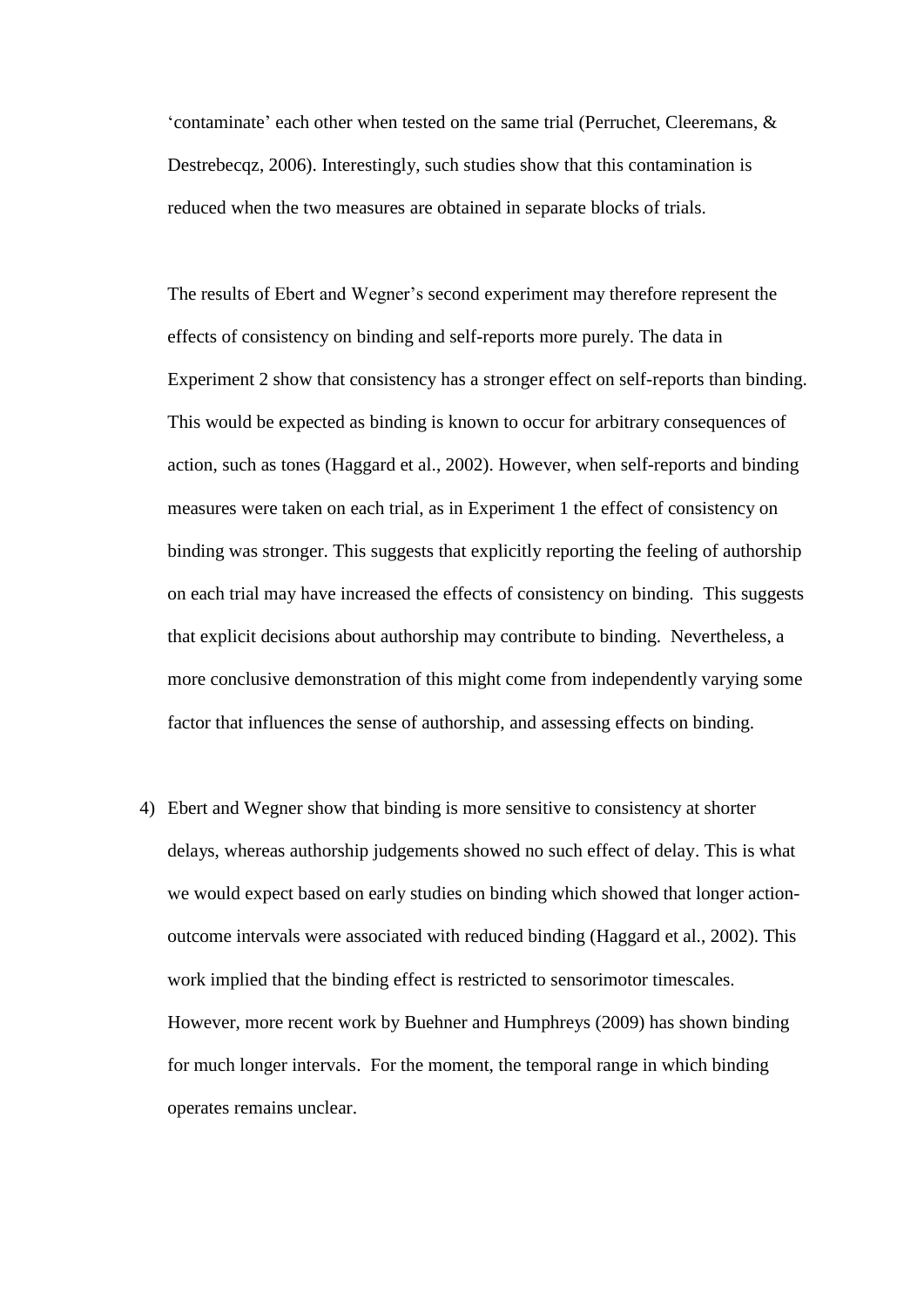We welcome Ebert and Wegner's study for a number of reasons. First, they replicate the basic binding effect, and confirm that temporal contiguity is an important factor (cf. Haggard, et al., 2002). Second, their study again demonstrates effects of action on time perception, using a task that does not rely on the much-criticised 'Libet clock' method of reporting event times (see also, Engbert et al., 2008; Moore et al., 2009, for example). Third, the study validates the use of intentional binding as a measure of sense of agency, by providing evidence that quantitative changes in binding are associated with quantitative changes in explicit reports of agency. However, Ebert and Wegner's study does not yet show the mechanism underlying either binding or sense of authorship. That would be the next research step.